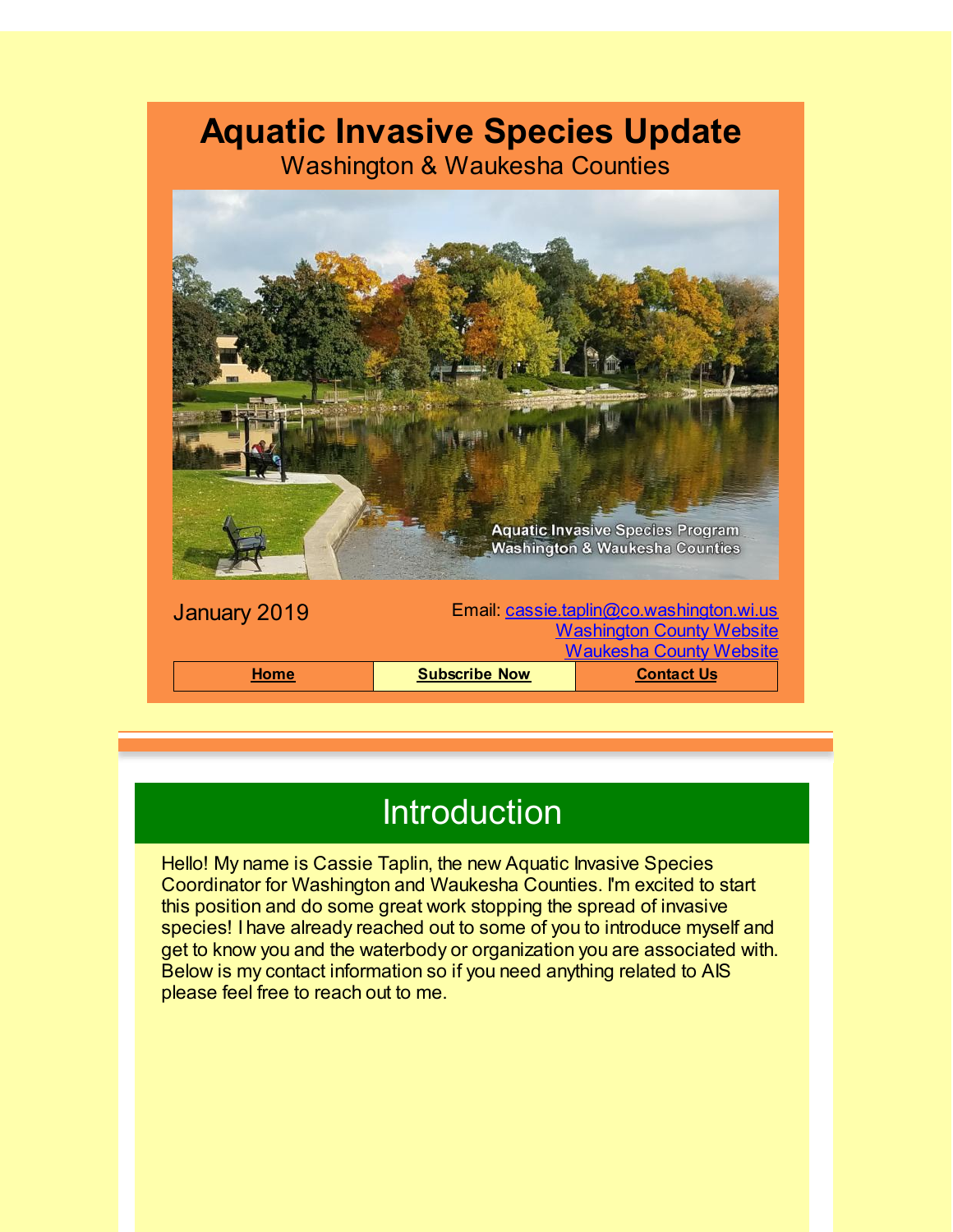

E-mail: [cassie.taplin@co.washington.wi.us](mailto:cassie.taplin@co.washington.wi.us) Washington County Phone: 262-335-4806 Cell: 262-483-9687

# New Year, Same Goals

We at Washington and Waukesha County hope that every one has had a great start to their New Year! Even as we are all bundled up for the chilly January weather, plans are in motion to prepare for a busy summer season ahead.

Stopping the spread of aquatic invasive species is a constant battle, but more and more people are aware of the threats of AIS through the efforts of dedicated volunteers! This year will provide multiple opportunities for community members to learn about AIS and ways to volunteer for a variety of programs such as:

- Clean Boats, Cleans Waters Learn how to conduct boat inspections at public launches! There will be 4 training sessions in Washington County and 4 in Waukesha County in May 2019 (specific dates and locations to be determined)
- Snapshot Day spend a day outside exploring select sites looking for a wide range of AIS
- Purple Loosestrife Bio-control work with the 4H Wildlife Habitat Education Program to collect purple loosestrife and beetles which will eventually be used to treat and kill areas infested by purple loosestrife
- And more to come! Keep an eye on our Aquatic Invasive Species Update Newsletter for specific information on upcoming events



Volunteer planting purple loosestrife root stock that will later be used to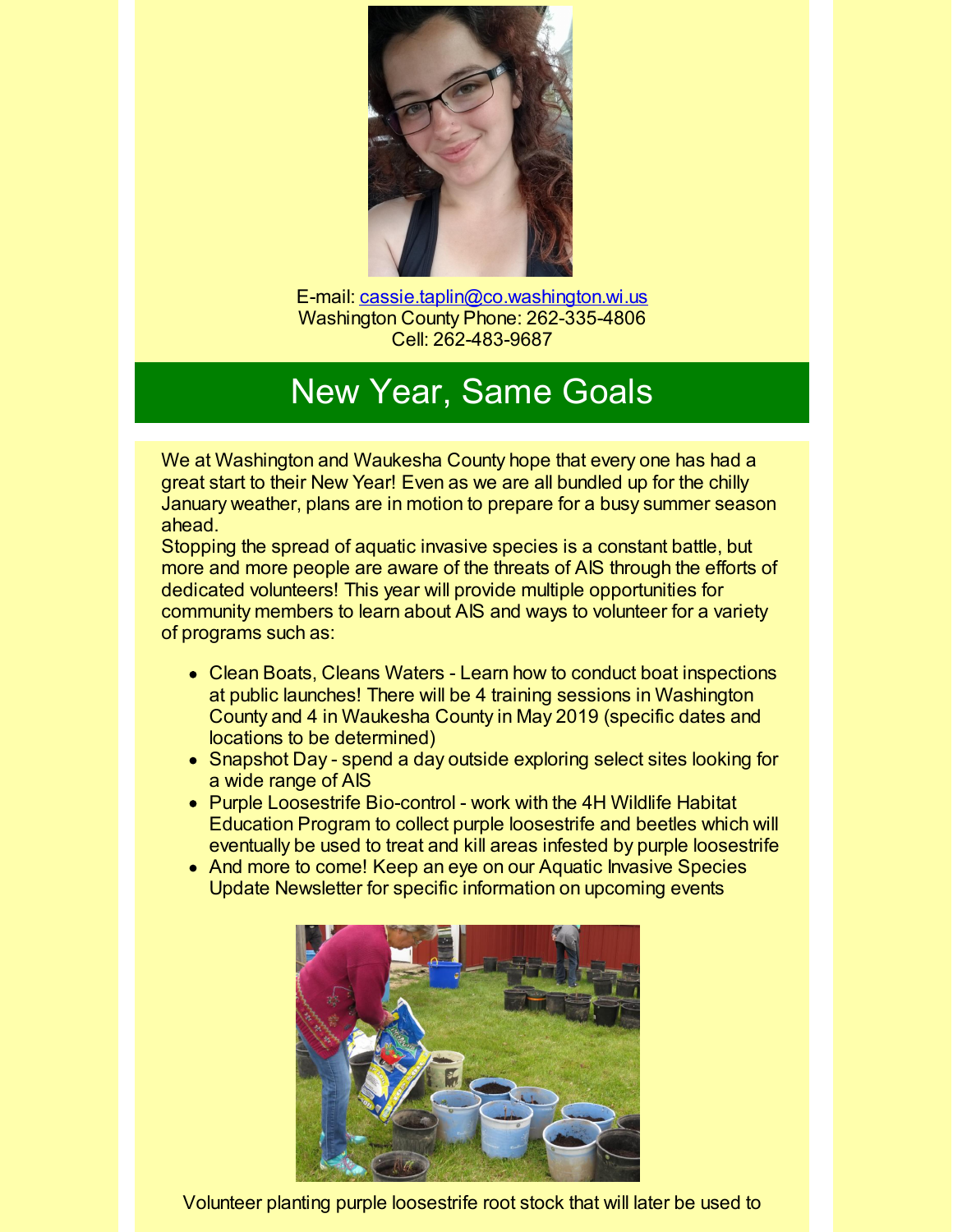### AIS Interns

Know someone looking for an internship this summer? Washington and Waukesha County will be looking to hire interns to work with the AIS Coordinator. The position will include participating in the Clean Boats, Clean Waters boat inspection program, helping conduct field work such as submerged vegetation surveys, and conducting AIS outreach at events. Positions will be posted in February, followed by interviews and selection in March for a mid-May start date.

#### Lake of the Month - Eagle Spring

Eagle Spring Lake is a beautiful 279-acre lake located in the Village of Eagle in Waukesha County. Its max depth is 8 feet, and it is moderately clear. The Mukwonago River, popular for kayaking, also runs through Eagle Spring Lake. Anyone fishing can expect to see panfish, largemouth bass, and northern pike.

Verified AIS: Asian clams, Chinese mystery snails, Eurasian water milfoil, zebra mussels



Photo Credit: Eagle Spring Lake Management District

To subscribe to this *Waukesha County Aquatic Invasive Species Update Newsletter* by clicking the image below or [here](http://visitor.r20.constantcontact.com/d.jsp?llr=kfohqmcab&p=oi&m=1102078785706&sit=mdwsaogdb&f=72c567dd-ea1f-46d9-a3b3-0487646a78a3)!



#### For more information:

Email: [cassie.taplin@co.washington.wi.us](mailto:cassie.taplin@co.washington.wi.us)